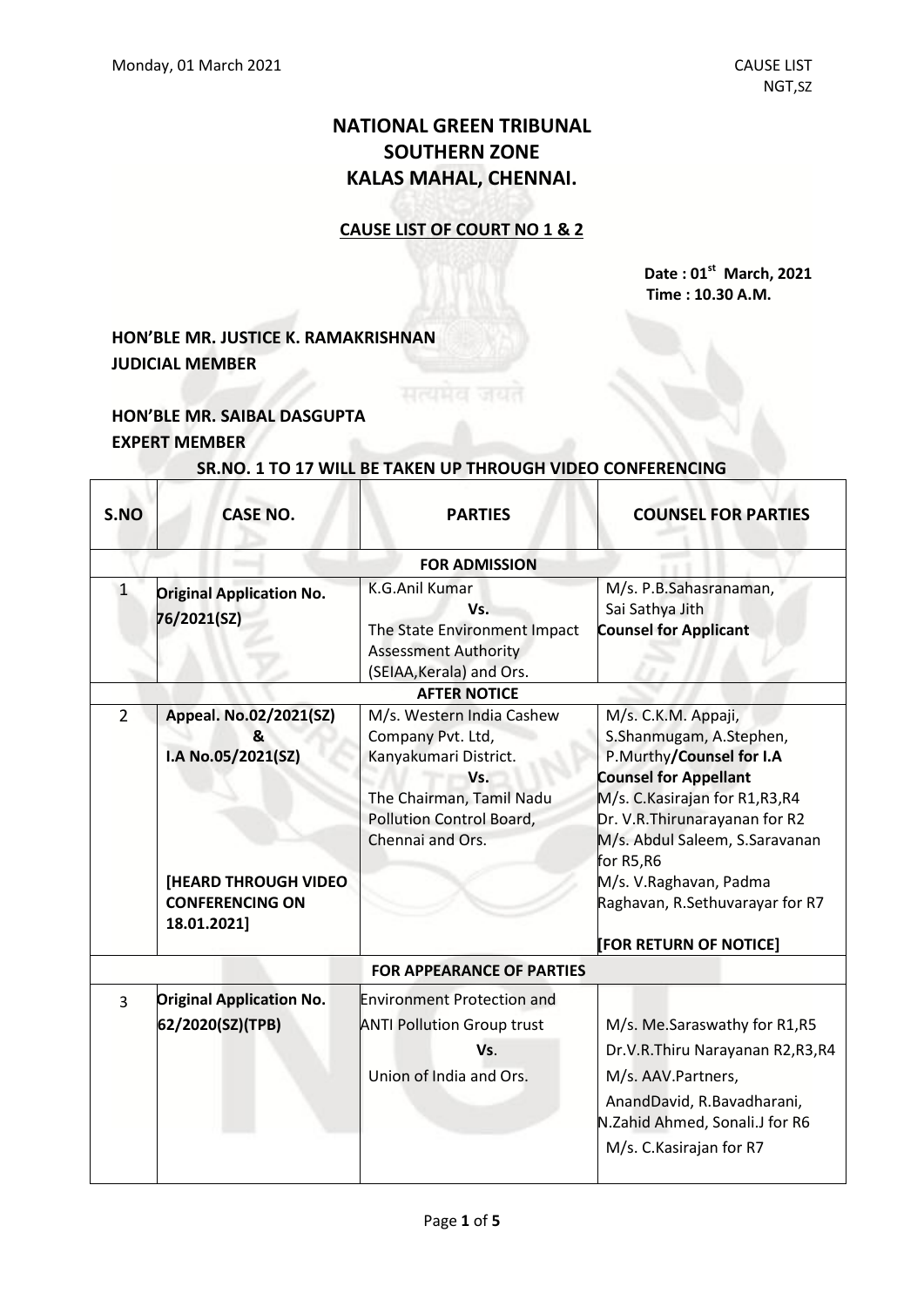|                | <b>[HEARD THROUGH VIDEO</b><br><b>CONFERENCING ON</b><br>24.12.2020]                                |                                                                                                                                                         | <b>[FOR APPEARANCE OF PARTIES</b><br><b>AND FILING THEIR</b><br><b>INDEPENDENT RESPONSE AND</b><br><b>FOR CONSIDERATION OF</b><br><b>REPORT]</b>                                                                                              |
|----------------|-----------------------------------------------------------------------------------------------------|---------------------------------------------------------------------------------------------------------------------------------------------------------|-----------------------------------------------------------------------------------------------------------------------------------------------------------------------------------------------------------------------------------------------|
| 4              | <b>Original Application No.</b><br>250/2020(SZ)<br>&<br>I.A No.51/2021(SZ)<br>[FOR ADVANCE HEARING] | S.Sekar,<br>Tirupathur District and Ors.<br>Vs.<br>The Secretary, Environment<br>and Forests Department,<br><b>Government of Tamil Nadu</b><br>and Ors. | M/s. S.Muthu Vairam,<br>D.Ponventhan, M.Navin Kumar<br><b>Counsel for Applicant</b><br>M/s. V.R.Thiru Narayanan<br>for R1, R3, R6<br>M/s. C. Kasirajan for R2, R4, R5<br>M/s. G.Suhumaran,<br><b>R.Vinoth Kumar</b><br>for R7/Counsel for I.A |
|                | <b>[HEARD THROUGH VIDEO</b><br><b>CONFERENCING ON</b><br>04.12.2020]                                |                                                                                                                                                         | <b>[FOR APPEARANCE OF PARTIES</b><br>AND FILING OF RESPONSE AND<br><b>ALSOCONSIDERATION OF</b><br><b>REPORT</b>                                                                                                                               |
| 5              | <b>Original Application No.</b><br>08/2021(SZ)                                                      | Meenava Thanthai K.R.Selvaraj<br>Kumar, Meenavar Nala<br>Sangam, Rep., by its President,<br>M.R.Thiyagarajan<br>Vs.<br>State of Tamil Nadu and Ors.     | M/s. K.Mageshwaran<br><b>Counsel for Applicant</b><br>Dr.V.R.Thirunarayanan for R1<br>M/s. C. Kasirajan for R2<br>M/s. K.Sridhar, S.A.Gandhi,<br>R.Nepolian for R4                                                                            |
|                | <b>[HEARD THROUGH VIDEO</b><br><b>CONFERENCING ON</b><br>11.01.2021]                                |                                                                                                                                                         | [FOR APPEARANCE OF PARTIES,<br><b>CONSIDERATION OF REPORT</b><br>AND ALSO FOR COMPLETION OF<br><b>PLEADINGS]</b>                                                                                                                              |
|                |                                                                                                     | <b>FOR REPORT</b>                                                                                                                                       |                                                                                                                                                                                                                                               |
| 6              | <b>Original Application No.</b><br>27/2016(SZ)                                                      | <b>SUO MOTU</b> Application<br>News Items Published in<br>"Eenadu" Telugu Daily Main<br>Edition, Hyderabad,<br>dt:07.02.2016                            | M/s. H.Yasmeen Ali for<br>R1, R2, R18<br>M/s. T.Sai Krishnan for R3<br>M/s. Madhuri Donti Reddy<br>for R4, R5, R6, R7, R8, R9, R10,                                                                                                           |
|                | [HEARD THROUGH VIDEO<br><b>CONFERENCING ON</b><br>03.06.2020,26.08.2020,<br>29.01.2021]             | Vs.<br>The Chief Secretary,<br>State of Telangana,<br>Hyderabad and Ors.                                                                                | R11, R12, R13, R14, R15, R16,<br>R17, R19 & R20<br><b>FOR CONSIDERATION OF</b><br><b>FURTHER REPORTS]</b>                                                                                                                                     |
| $\overline{7}$ | <b>Original Application No.</b><br>184/2017(SZ)                                                     | Sri Sunkara Swamy Naidu<br>Welfare Organisation,<br>Vs.                                                                                                 | M/s. S.Kishore Kumar<br><b>Counsel for Applicant</b>                                                                                                                                                                                          |
|                | <b>ADJOURNED THROUGH</b><br><b>VIDEO CONFERENCING ON</b>                                            | Union of India and Ors.                                                                                                                                 | M/s.A.Gandhiraj for<br>R1, R3, R5, R12                                                                                                                                                                                                        |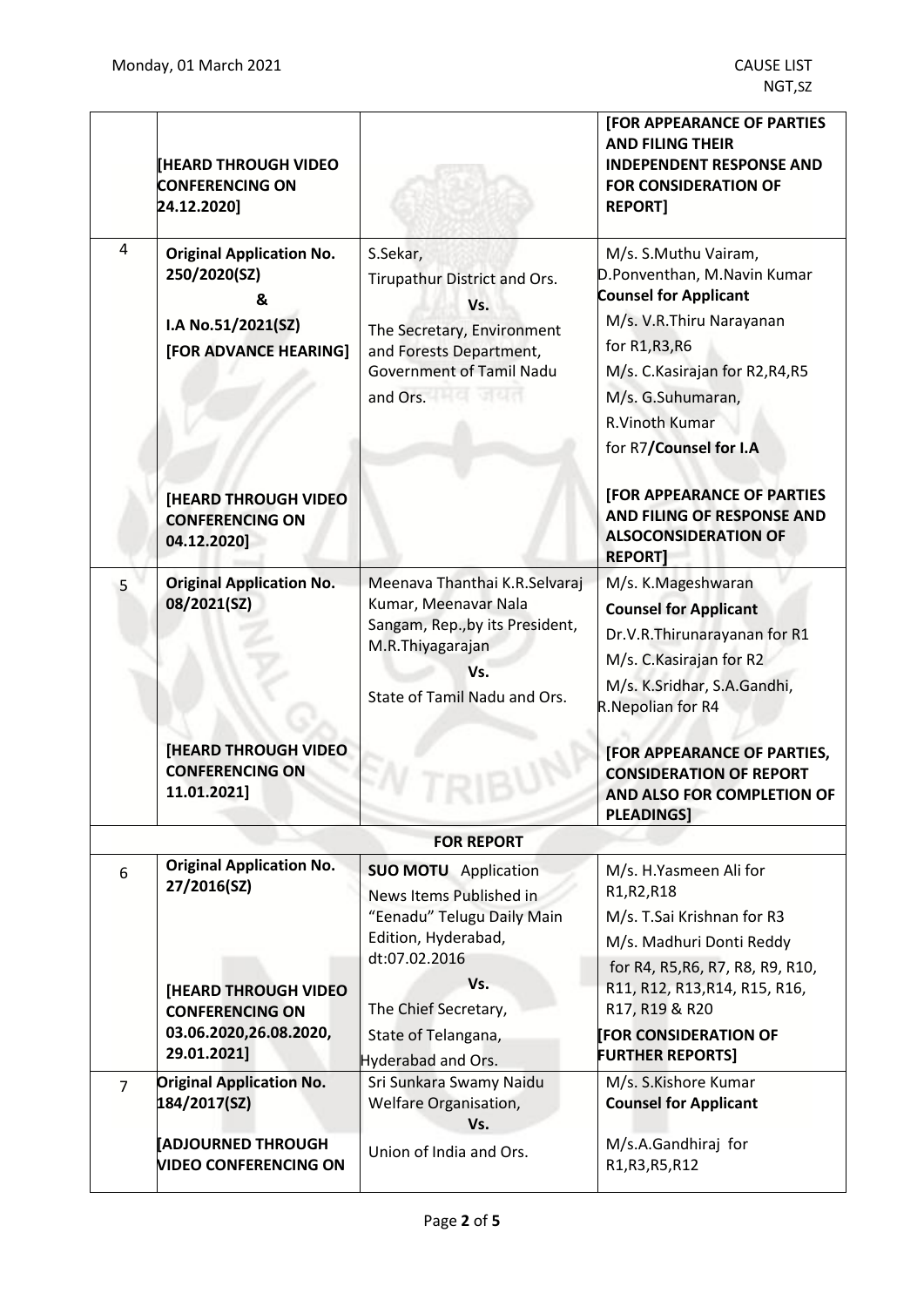|    | 28.07.2020]<br><b>HEARD THROUGH VIDEO</b><br><b>CONFERENCING ON</b><br>06.05.2020,27.08.2020,<br>05.01.2021]                                                                                                       |                                                                                                                                                                                                                                                                                  | M/s. M.R.Gokul Krishnan for R2<br>M/s. Madhuri Donti Reddy<br>for R4, R6 to R11<br>M/s. A.Sathyabama for R13<br>[FOR CONSIDERATION OF<br><b>REPORT1</b>                                                                                                                                       |
|----|--------------------------------------------------------------------------------------------------------------------------------------------------------------------------------------------------------------------|----------------------------------------------------------------------------------------------------------------------------------------------------------------------------------------------------------------------------------------------------------------------------------|-----------------------------------------------------------------------------------------------------------------------------------------------------------------------------------------------------------------------------------------------------------------------------------------------|
| 8  | <b>Original Application No.</b><br>278 of 2017(SZ)<br><b>HEARD THROUGH VIDEO</b><br><b>CONFERENCING ON</b><br>18.08.2020,30.09.2020,<br>24.11.2020,03.02.2021]                                                     | S.John Fernandas<br>Vs.<br>The Member Secretary,<br><b>Tamil Nadu Pollution</b><br>Control Board, Chennai and Ors.<br>मत्यमत                                                                                                                                                     | M/s. C.K.M.Appaji<br><b>Counsel for Applicant</b><br>M/s. C. Kasirajan for R1, R3<br>Dr. V.R.Thirunarayanan<br>for R2, R4, R7, R8, R9, R10<br>M/s.S.Siva Kumar R11<br>M/s. Abdul Saleem, S. Saravanan<br>for R5, R6 [TANGEDCO]<br>[FOR CONSIDERATION OF<br><b>FURTHER ACTION TAKEN REPORT</b> |
| 9  | <b>Original Application No.</b><br>20 of 2018(SZ)<br><b>[HEARD THROUGH VIDEO</b><br><b>CONFERENCING ON</b><br>18.06.2020,22.07.2020,<br>07.08.2020,06.11.2020,<br>02.12.2020,05.01.2021,<br>03.02.2021,23.02.2021] | N.Muthusamy<br>Vs.<br>The District Collector,<br>Namakkal District and Ors.                                                                                                                                                                                                      | M/s. S.Sathia Chandran<br><b>Counsel for Applicant</b><br>M/s. V.R.Thirunarayanan for R1<br>M/s. C. Kasirajan for R2<br>M/s. Rita Chandrasekar for R3<br>[FOR CONSIDERATION OF<br><b>REPORT AND OBJECTION AND</b><br><b>HEARING]</b>                                                          |
| 10 | <b>Original Application No.</b><br>12/2020(SZ)<br>[HEARD THROUGH VIDEO<br><b>CONFERENCING ON</b><br>14.05.2020,11.08.2020]                                                                                         | Tribunal on its own motion<br><b>SUO MOTU</b> based on the News<br>Item in Mathrubhumi,<br>Malayalam newspaper<br>dt: 19.01.2020, "The removal of<br>debris in Maradu not according<br>to Norms - National Green<br>Tribunal".<br>Vs.<br>The Chief Secretary,<br>Kerala and Ors. | M/s. E.K.Kumaresan for R1,R3,R5<br>M/s. V.K.RemaSmrithi for R2<br>M/s. P.B.Sahasranaman for R4<br>[FOR FURTHER COMPLIANCE<br><b>REPORT1</b>                                                                                                                                                   |
| 11 | <b>Original Application No.</b><br>40/2020(SZ)<br><b>[HEARD THROUGH VIDEO</b><br><b>CONFERENCING ON</b><br>27.05.2020,13.08.2020,<br>28.10.2020,04.01.2021]                                                        | Tribunal on its own motion<br><b>SUO MOTU</b> based on the News<br>Item in The Times of India,<br>Chennai edition dt:17.02.2020,<br>" Sewage flows in to surplus<br>channel in Kovilambakkam"<br>Vs.<br>The District Collector,<br>Chengalpattu District and Ors.                | Dr.V.R.Thiru Narayanan<br>for R1,R4<br>M/s. C. Kasirajan for R2<br>M/s. P.Srinivas for R3<br>[FOR CONSIDERATION OF<br><b>INDPENDENT RESPONSE AND</b><br><b>REPORT]</b>                                                                                                                        |
| 12 | <b>Original Application No.</b><br>72/2020(SZ)                                                                                                                                                                     | Dr.Lubna Sarwath<br>Vs.<br>The State of Telangana and<br>Ors.                                                                                                                                                                                                                    | Dr.Lubna Sarwath<br><b>Applicant in Person</b><br>M/s. H.Yasmeen Ali<br>for R1, R3 to R7                                                                                                                                                                                                      |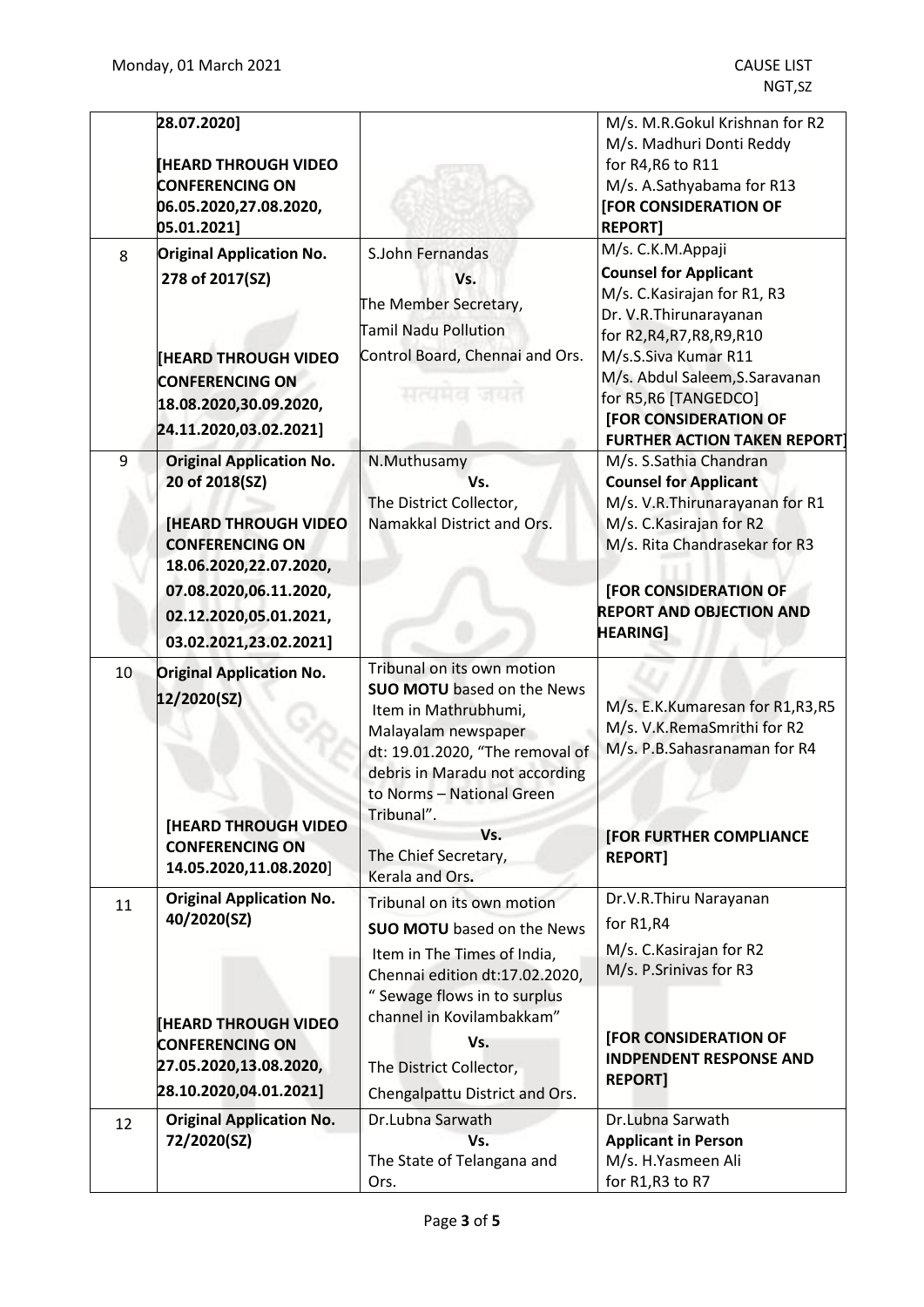|    | <b>HEARD THROUGH VIDEO</b><br><b>CONFERENCING ON</b><br>21.05.2020]                                                                                                         |                                                                                                                                           | M/s. T.Sai Krishnan for R2<br>[FOR CONSIDERATION OF<br><b>REPORT AND FOR FILING</b><br><b>RESPONSE]</b>                                                                                                                                         |
|----|-----------------------------------------------------------------------------------------------------------------------------------------------------------------------------|-------------------------------------------------------------------------------------------------------------------------------------------|-------------------------------------------------------------------------------------------------------------------------------------------------------------------------------------------------------------------------------------------------|
| 13 | <b>Original Application No.</b><br>97/2020(SZ)<br><b>[HEARD THROUGH VIDEO</b><br><b>CONFERENCING ON</b><br>07.07.2020,13.07.2020,<br>15.07.2020,20.08.2020]                 | BharathiRaja.M<br>Vs.<br>The State of Tamil Nadu,<br>Rep., by its Director,<br><b>Department of Environment</b><br>and Ors.<br>सत्यमय जयत | M/s. A.Yogeshwaran<br><b>Counsel for Applicant</b><br>M/s. Dr. Thiru Narayanan for<br>R1, R2, R5<br>M/s. M.R.Gokul Krishnan for<br>R3, R4<br>[FOR CONSIDERATION OF<br><b>REPORT</b><br>AND ALSO FOR COMPLETION OF<br><b>PLEADINGS]</b>          |
| 14 | <b>Original Application No.</b><br>159/2020(SZ)<br><b>HEARD THROUGH VIDEO</b><br><b>CONFERENCING ON</b><br>25.08.2020,05.11.2020,<br>27.01.2021]                            | K.K.Muhammed Iqbal<br>Vs.<br>Kerala Coastal Zone<br><b>Management Authority</b><br>and Ors.                                               | M/s. K.K.Ashkar,<br><b>Ashira Mohamed Ashrof</b><br><b>Counsel for Applicant</b><br>M/s. Rema Smrithi V. K for R1<br>M/s. T. Naveen for R2, R3<br>M/s. E. K. Kumaresan<br>for R4, R5, R7, R8<br>[FOR CONSIDERATION OF<br><b>FURTHER REPORT]</b> |
|    |                                                                                                                                                                             | <b>FOR HEARING</b>                                                                                                                        |                                                                                                                                                                                                                                                 |
| 15 | <b>Appeal No. 41/2017(SZ)</b>                                                                                                                                               | Human Rights Forum<br>Through S. Jeevan Kumar<br>and Ors.<br>Vs.<br>Union of India and Ors.                                               | M/s. Clifton D Rozario<br><b>Counsel for Appellant</b><br>M/s. M.R.GokulKrishnan for R1<br>M/s. T.SaiKrishnan for R3<br>M/s. Y.Ramarao &<br>B.Lakshmi Narasimhan for R4<br>[HEARING]                                                            |
| 16 | <b>Original Application No.</b><br>240/2017(SZ)<br><b>THEARD THROUGH VIDEO</b><br><b>CONFERENCING ON</b><br>21.07.2020,21.09.2020,<br>05.11.2020,04.02.2021,<br>22.02.2021] | S.P.Muthuraman<br>Vs.<br>The Secretary,<br><b>Environment and Forest</b><br>Department,<br>Government of Tamil Nadu,<br>Chennai and ors.  | M/s. S.MuthuVairam<br><b>Counsel for Applicant</b><br>Dr. Thirunarayanan for R1<br>M/s. C. Kasirajan for R2, R3, R4<br>M/s. AL.Ganthimathi for R5<br>[HEARING]                                                                                  |